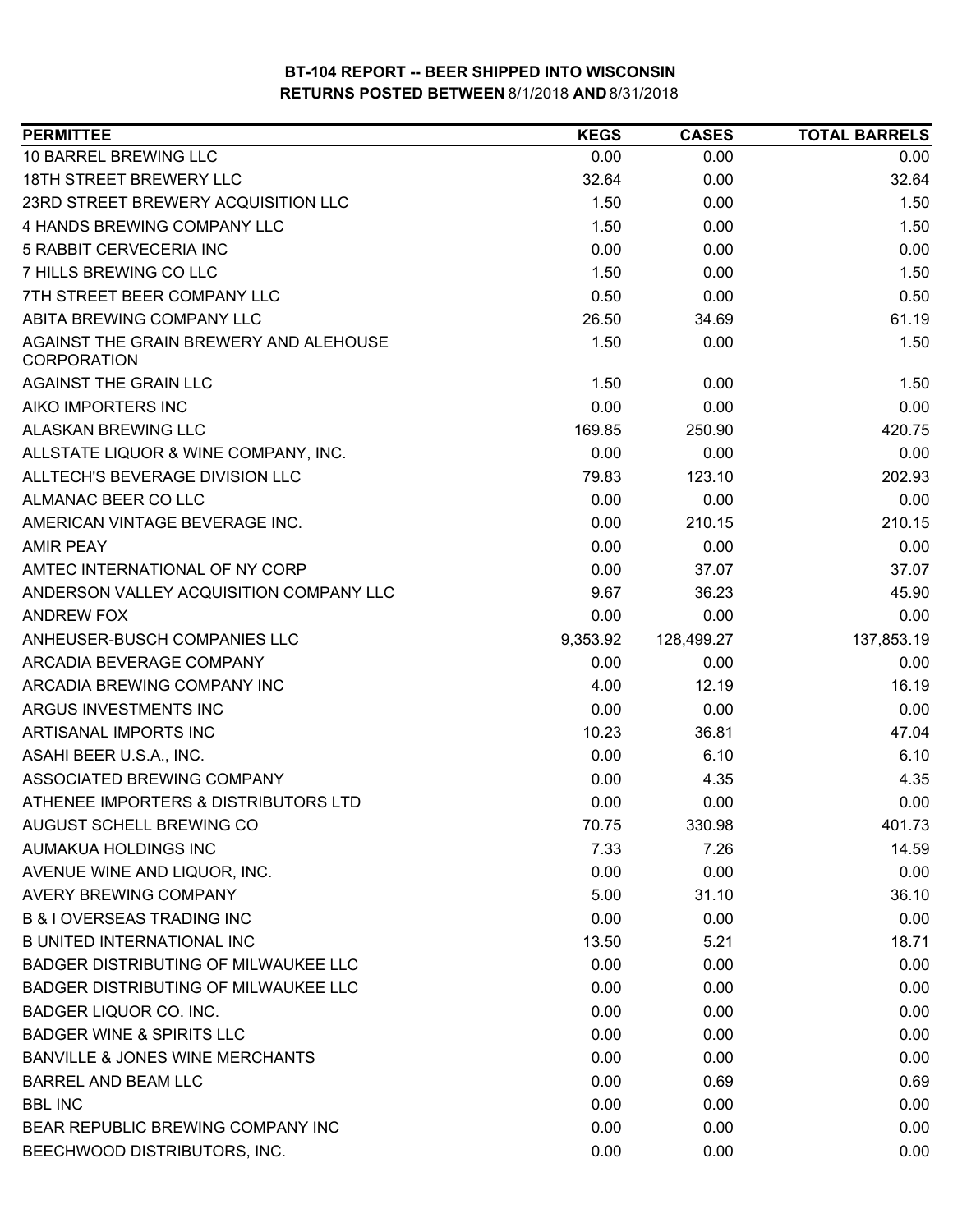| <b>PERMITTEE</b>                      | <b>KEGS</b> | <b>CASES</b> | <b>TOTAL BARRELS</b> |
|---------------------------------------|-------------|--------------|----------------------|
| BEER CAPITOL DISTRIBUTING LLC         | 0.00        | 0.00         | 0.00                 |
| <b>BEGYLE BREWING LLC</b>             | 1.50        | 0.00         | 1.50                 |
| <b>BELLS BREWERY INC</b>              | 238.21      | 520.84       | 759.05               |
| BENT PADDLE BREWING COMPANY           | 75.83       | 140.11       | 215.94               |
| BENT RIVER BREWERY LLC                | 1.50        | 0.00         | 1.50                 |
| BERNICK'S PEPSI-COLA OF DRESSER, INC. | 21.75       | 107.81       | 129.56               |
| <b>BIG GROVE IOWA CITY LLC</b>        | 1.50        | 0.00         | 1.50                 |
| <b>BIG SKY BREWING CO</b>             | 14.00       | 48.47        | 62.47                |
| <b>BIGHEAD BREWING CO LLC</b>         | 1.50        | 0.00         | 1.50                 |
| BILL'S DISTRIBUTING, LTD.             | 0.00        | 0.00         | 0.00                 |
| <b>BINDING BRAUEREI USA INC</b>       | 30.00       | 267.75       | 297.75               |
| <b>BLACK LIST BEER LLC</b>            | 0.67        | 1.94         | 2.61                 |
| <b>BLACKROCKS BREWERY LLC</b>         | 2.25        | 10.00        | 12.25                |
| BLUE POINT BREWING COMPANY INC        | 0.00        | 0.00         | 0.00                 |
| <b>BLUME BRAUHAUS LLC</b>             | 0.00        | 0.00         | 0.00                 |
| <b>BOSTON BEER CORPORATION</b>        | 384.50      | 5,659.52     | 6,044.02             |
| <b>BOULDER BEER INC</b>               | 9.67        | 12.63        | 22.30                |
| BREAKTHRU BEVERAGE GROUP LLC          | 0.00        | 0.00         | 0.00                 |
| BREAKTHRU BEVERAGE GROUP LLC          | 0.00        | 0.00         | 0.00                 |
| BRECKENRIDGE BREWERY LLC              | 0.00        | 0.00         | 0.00                 |
| <b>BRIAN EWING</b>                    | 7.87        | 40.21        | 48.08                |
| <b>BRICKS &amp; IVY LLC</b>           | 1.50        | 0.00         | 1.50                 |
| BROWN-FORMAN CORPORATION              | 0.00        | 248.73       | 248.73               |
| <b>BRUGGE LLC</b>                     | 1.50        | 0.00         | 1.50                 |
| BUR OAK BREWING COMPANY LLC           | 0.00        | 0.00         | 0.00                 |
| <b>BURNING BROTHERS BREWING LLC</b>   | 0.00        | 0.00         | 0.00                 |
| BYWAY BREWING COMPANY LLC             | 1.50        | 0.00         | 1.50                 |
| C HAVEN IMPORTS LLC                   | 0.00        | 0.00         | 0.00                 |
| C.J.W., INC.                          | 0.00        | 0.00         | 0.00                 |
| CANAL STREET BREWING CO LLC           | 153.50      | 461.57       | 615.07               |
| CAPITOL-HUSTING COMPANY, INC.         | 0.00        | 0.00         | 0.00                 |
| <b>CAROLE MINOGUE</b>                 | 0.00        | 0.00         | 0.00                 |
| CARRIAGE HOUSE IMPORTS, LTD.          | 0.00        | 107.26       | 107.26               |
| CASCADE BREWING COMPANY LLC           | 0.00        | 0.00         | 0.00                 |
| CENTRAL BEER IMPORT & EXPORT INC      | 0.00        | 0.00         | 0.00                 |
| CHAS A BERNICK INC                    | 20.51       | 32.61        | 53.12                |
| CHAS A BERNICK INC                    | 0.00        | 0.00         | 0.00                 |
| CHATHAM IMPORTS INC                   | 0.00        | 0.00         | 0.00                 |
| CHICAGO BREW WERKS INC                | 0.00        | 0.00         | 0.00                 |
| <b>CHRIS MICHNER</b>                  | 16.25       | 37.75        | 54.00                |
| <b>CHRISTIAN P SCHAEFER</b>           | 0.00        | 29.81        | 29.81                |
| <b>CHRISTOPHER VERICH</b>             | 1.50        | 0.00         | 1.50                 |
| CIGAR CITY BREWING LLC                | 65.33       | 123.39       | 188.72               |
| CITY BREWING COMPANY, LLC             | 0.00        | 0.00         | 0.00                 |
| <b>CLASSIC BREWING COMPANY</b>        | 0.00        | 187.26       | 187.26               |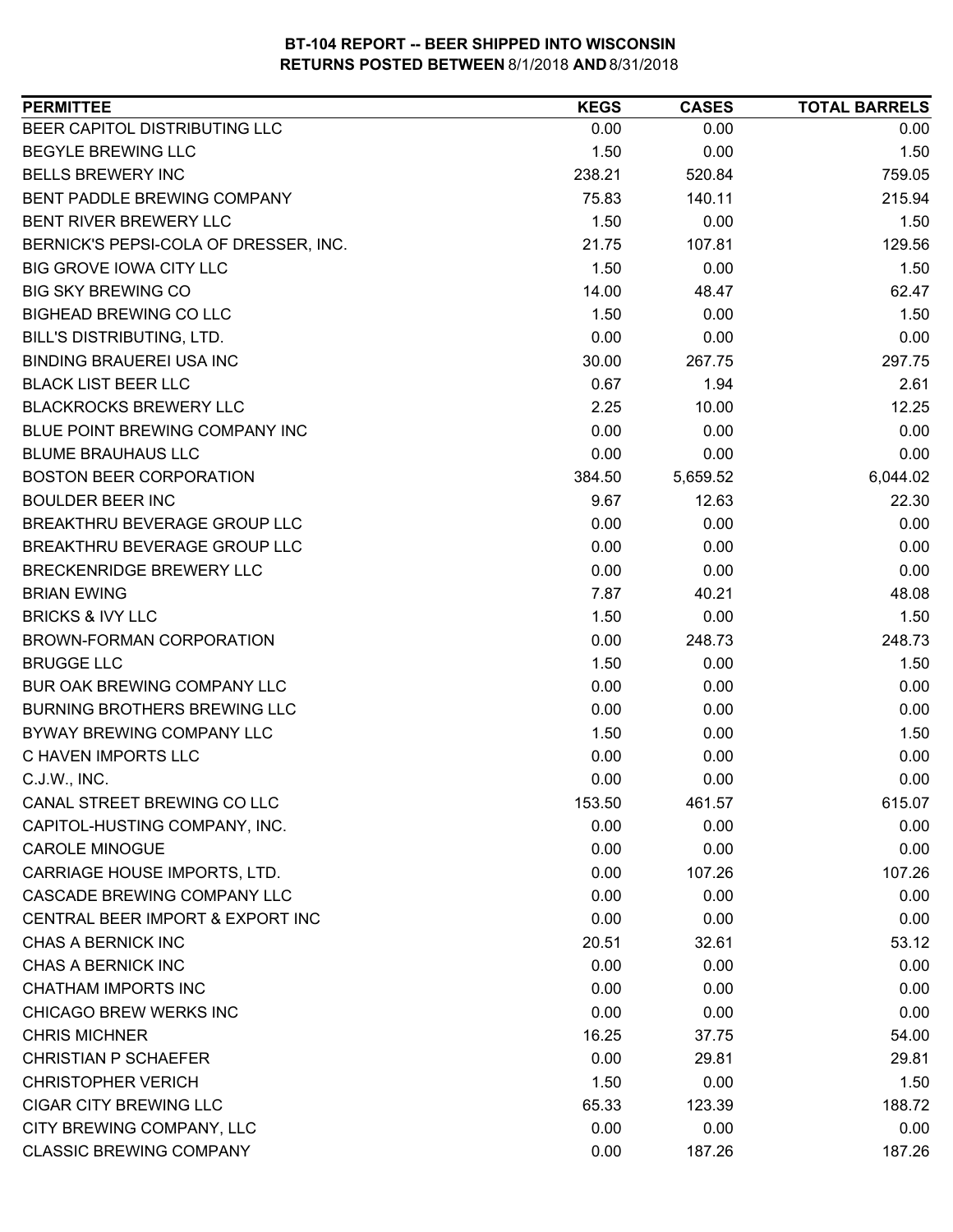| COLD SPRING BREWING COMPANY<br>0.00<br>0.00<br>0.00<br><b>COLLECTIVE ARTS USA LTD</b><br>0.00<br>0.00<br>0.00<br><b>COMEBACK BREWING INC</b><br>0.00<br>0.00<br>0.00<br>CORONADO BREWING COMPANY INC<br>22.87<br>6.50<br>29.37<br>0.00<br>CRAFT BREW ALLIANCE INC<br>0.00<br>0.00<br><b>CRAFT IMPORTS LLC</b><br>0.00<br>0.00<br>0.00<br><b>CRAFT REVOLUTION LLC</b><br>6.00<br>23.96<br>29.96<br><b>CRANE BREWING COMPANY LLC</b><br>1.50<br>0.00<br>1.50<br>1.50<br><b>CROOKED RIVER INC</b><br>0.00<br>1.50<br><b>CROWN IMPORTS LLC</b><br>0.00<br>18,465.34<br>18,465.34<br>CRYSTAL LAKE BEER COMPANY<br>0.66<br>0.22<br>0.88<br><b>CUSTOM CALIFORNIA CRAFT BEER LLC</b><br>0.00<br>0.00<br>0.00<br>D&V INTERNATIONAL INC<br>23.48<br>13.37<br>36.85<br><b>DANNY RAKOVIC</b><br>0.00<br>0.00<br>0.00<br>1.67<br>DAPPER BREWING COMPANY LLC<br>5.43<br>7.10<br>DEAN DISTRIBUTING, INC.<br>0.00<br>0.00<br>0.00<br>0.00<br>0.00<br>DEAN DISTRIBUTING, INC.<br>0.00<br>DEER CREEK BREWERY LLC<br>1.50<br>1.50<br>0.00<br>DESCHUTES BREWERY INC<br>162.69<br>251.57<br>414.26<br>DESTIHL HOLDINGS LLC<br>0.00<br>0.00<br>0.00<br>DETROIT RIVERTOWN BREWING LLC<br>6.84<br>10.45<br>17.29<br>DIAGEO BEER COMPANY USA<br>333.01<br>3,066.48<br>3,399.49<br>DISCOUNT LIQUOR, INC.<br>0.00<br>0.00<br>0.00<br>DOANE DISTRIBUTING, INC.<br>0.00<br>0.00<br>0.00<br>233.75<br>DOGFISH HEAD CRAFT BREWERY LLC<br>189.25<br>44.50<br>0.00<br><b>DOYNA LTD</b><br>0.00<br>0.00<br>DRAGONMEAD LLC<br>1.50<br>1.50<br>0.00<br>DUVEL MOORTGAT USA LTD<br>5.52<br>65.57<br>71.09<br>0.00<br>67.71<br>E & J GALLO WINERY<br>67.71<br>EASTERN LIQUORS USA INC<br>0.00<br>0.00<br>0.00<br>EAUX DE VIE INC<br>1.50<br>0.00<br>1.50<br>EINSTOK BEER COMPANY LP<br>0.00<br>0.00<br>0.00<br>EL DORADO BEVERAGE CO<br>0.00<br>0.00<br>0.00<br>ELYSIAN BREWING COMPANY INC<br>0.00<br>0.00<br>0.00<br>EPIC BREWING COMPANY LLC<br>0.00<br>0.00<br>0.00<br>EPIC BREWING COMPANY LLC<br>11.00<br>16.20<br>27.20<br>ETON STREET BREWERY LLC<br>1.50<br>0.00<br>1.50<br><b>FABIANO BROTHERS - WISCONSIN LLC</b><br>0.00<br>0.00<br>0.00<br>FAIR STATE BREWING COOPERATIVE<br>18.83<br>55.64<br>74.47<br>FAT HEAD'S BREWING LP<br>1.50<br>0.00<br>1.50<br>FINNEGANS BREW CO LLC<br>8.33<br>1.69<br>10.02<br>FLANIGAN DISTRIBUTING OF DOOR COUNTY, INC.<br>0.00<br>0.00<br>0.00<br>FLYING DOG BREWERY LLLP<br>0.00<br>23.52<br>23.52<br>FOUR SEASONS BEER DISTRIBUTORS INC<br>0.00<br>0.00<br>0.00<br>FRANK BEER DISTRIBUTORS, INC.<br>0.00<br>0.00<br>0.00 | <b>PERMITTEE</b> | <b>KEGS</b> | <b>CASES</b> | <b>TOTAL BARRELS</b> |
|---------------------------------------------------------------------------------------------------------------------------------------------------------------------------------------------------------------------------------------------------------------------------------------------------------------------------------------------------------------------------------------------------------------------------------------------------------------------------------------------------------------------------------------------------------------------------------------------------------------------------------------------------------------------------------------------------------------------------------------------------------------------------------------------------------------------------------------------------------------------------------------------------------------------------------------------------------------------------------------------------------------------------------------------------------------------------------------------------------------------------------------------------------------------------------------------------------------------------------------------------------------------------------------------------------------------------------------------------------------------------------------------------------------------------------------------------------------------------------------------------------------------------------------------------------------------------------------------------------------------------------------------------------------------------------------------------------------------------------------------------------------------------------------------------------------------------------------------------------------------------------------------------------------------------------------------------------------------------------------------------------------------------------------------------------------------------------------------------------------------------------------------------------------------------------------------------------------------------------------------------------------------------------------------------------------------------------------------------------------------------------------------------------------------------------------------------------------------------------------------------------------------------------|------------------|-------------|--------------|----------------------|
|                                                                                                                                                                                                                                                                                                                                                                                                                                                                                                                                                                                                                                                                                                                                                                                                                                                                                                                                                                                                                                                                                                                                                                                                                                                                                                                                                                                                                                                                                                                                                                                                                                                                                                                                                                                                                                                                                                                                                                                                                                                                                                                                                                                                                                                                                                                                                                                                                                                                                                                                 |                  |             |              |                      |
|                                                                                                                                                                                                                                                                                                                                                                                                                                                                                                                                                                                                                                                                                                                                                                                                                                                                                                                                                                                                                                                                                                                                                                                                                                                                                                                                                                                                                                                                                                                                                                                                                                                                                                                                                                                                                                                                                                                                                                                                                                                                                                                                                                                                                                                                                                                                                                                                                                                                                                                                 |                  |             |              |                      |
|                                                                                                                                                                                                                                                                                                                                                                                                                                                                                                                                                                                                                                                                                                                                                                                                                                                                                                                                                                                                                                                                                                                                                                                                                                                                                                                                                                                                                                                                                                                                                                                                                                                                                                                                                                                                                                                                                                                                                                                                                                                                                                                                                                                                                                                                                                                                                                                                                                                                                                                                 |                  |             |              |                      |
|                                                                                                                                                                                                                                                                                                                                                                                                                                                                                                                                                                                                                                                                                                                                                                                                                                                                                                                                                                                                                                                                                                                                                                                                                                                                                                                                                                                                                                                                                                                                                                                                                                                                                                                                                                                                                                                                                                                                                                                                                                                                                                                                                                                                                                                                                                                                                                                                                                                                                                                                 |                  |             |              |                      |
|                                                                                                                                                                                                                                                                                                                                                                                                                                                                                                                                                                                                                                                                                                                                                                                                                                                                                                                                                                                                                                                                                                                                                                                                                                                                                                                                                                                                                                                                                                                                                                                                                                                                                                                                                                                                                                                                                                                                                                                                                                                                                                                                                                                                                                                                                                                                                                                                                                                                                                                                 |                  |             |              |                      |
|                                                                                                                                                                                                                                                                                                                                                                                                                                                                                                                                                                                                                                                                                                                                                                                                                                                                                                                                                                                                                                                                                                                                                                                                                                                                                                                                                                                                                                                                                                                                                                                                                                                                                                                                                                                                                                                                                                                                                                                                                                                                                                                                                                                                                                                                                                                                                                                                                                                                                                                                 |                  |             |              |                      |
|                                                                                                                                                                                                                                                                                                                                                                                                                                                                                                                                                                                                                                                                                                                                                                                                                                                                                                                                                                                                                                                                                                                                                                                                                                                                                                                                                                                                                                                                                                                                                                                                                                                                                                                                                                                                                                                                                                                                                                                                                                                                                                                                                                                                                                                                                                                                                                                                                                                                                                                                 |                  |             |              |                      |
|                                                                                                                                                                                                                                                                                                                                                                                                                                                                                                                                                                                                                                                                                                                                                                                                                                                                                                                                                                                                                                                                                                                                                                                                                                                                                                                                                                                                                                                                                                                                                                                                                                                                                                                                                                                                                                                                                                                                                                                                                                                                                                                                                                                                                                                                                                                                                                                                                                                                                                                                 |                  |             |              |                      |
|                                                                                                                                                                                                                                                                                                                                                                                                                                                                                                                                                                                                                                                                                                                                                                                                                                                                                                                                                                                                                                                                                                                                                                                                                                                                                                                                                                                                                                                                                                                                                                                                                                                                                                                                                                                                                                                                                                                                                                                                                                                                                                                                                                                                                                                                                                                                                                                                                                                                                                                                 |                  |             |              |                      |
|                                                                                                                                                                                                                                                                                                                                                                                                                                                                                                                                                                                                                                                                                                                                                                                                                                                                                                                                                                                                                                                                                                                                                                                                                                                                                                                                                                                                                                                                                                                                                                                                                                                                                                                                                                                                                                                                                                                                                                                                                                                                                                                                                                                                                                                                                                                                                                                                                                                                                                                                 |                  |             |              |                      |
|                                                                                                                                                                                                                                                                                                                                                                                                                                                                                                                                                                                                                                                                                                                                                                                                                                                                                                                                                                                                                                                                                                                                                                                                                                                                                                                                                                                                                                                                                                                                                                                                                                                                                                                                                                                                                                                                                                                                                                                                                                                                                                                                                                                                                                                                                                                                                                                                                                                                                                                                 |                  |             |              |                      |
|                                                                                                                                                                                                                                                                                                                                                                                                                                                                                                                                                                                                                                                                                                                                                                                                                                                                                                                                                                                                                                                                                                                                                                                                                                                                                                                                                                                                                                                                                                                                                                                                                                                                                                                                                                                                                                                                                                                                                                                                                                                                                                                                                                                                                                                                                                                                                                                                                                                                                                                                 |                  |             |              |                      |
|                                                                                                                                                                                                                                                                                                                                                                                                                                                                                                                                                                                                                                                                                                                                                                                                                                                                                                                                                                                                                                                                                                                                                                                                                                                                                                                                                                                                                                                                                                                                                                                                                                                                                                                                                                                                                                                                                                                                                                                                                                                                                                                                                                                                                                                                                                                                                                                                                                                                                                                                 |                  |             |              |                      |
|                                                                                                                                                                                                                                                                                                                                                                                                                                                                                                                                                                                                                                                                                                                                                                                                                                                                                                                                                                                                                                                                                                                                                                                                                                                                                                                                                                                                                                                                                                                                                                                                                                                                                                                                                                                                                                                                                                                                                                                                                                                                                                                                                                                                                                                                                                                                                                                                                                                                                                                                 |                  |             |              |                      |
|                                                                                                                                                                                                                                                                                                                                                                                                                                                                                                                                                                                                                                                                                                                                                                                                                                                                                                                                                                                                                                                                                                                                                                                                                                                                                                                                                                                                                                                                                                                                                                                                                                                                                                                                                                                                                                                                                                                                                                                                                                                                                                                                                                                                                                                                                                                                                                                                                                                                                                                                 |                  |             |              |                      |
|                                                                                                                                                                                                                                                                                                                                                                                                                                                                                                                                                                                                                                                                                                                                                                                                                                                                                                                                                                                                                                                                                                                                                                                                                                                                                                                                                                                                                                                                                                                                                                                                                                                                                                                                                                                                                                                                                                                                                                                                                                                                                                                                                                                                                                                                                                                                                                                                                                                                                                                                 |                  |             |              |                      |
|                                                                                                                                                                                                                                                                                                                                                                                                                                                                                                                                                                                                                                                                                                                                                                                                                                                                                                                                                                                                                                                                                                                                                                                                                                                                                                                                                                                                                                                                                                                                                                                                                                                                                                                                                                                                                                                                                                                                                                                                                                                                                                                                                                                                                                                                                                                                                                                                                                                                                                                                 |                  |             |              |                      |
|                                                                                                                                                                                                                                                                                                                                                                                                                                                                                                                                                                                                                                                                                                                                                                                                                                                                                                                                                                                                                                                                                                                                                                                                                                                                                                                                                                                                                                                                                                                                                                                                                                                                                                                                                                                                                                                                                                                                                                                                                                                                                                                                                                                                                                                                                                                                                                                                                                                                                                                                 |                  |             |              |                      |
|                                                                                                                                                                                                                                                                                                                                                                                                                                                                                                                                                                                                                                                                                                                                                                                                                                                                                                                                                                                                                                                                                                                                                                                                                                                                                                                                                                                                                                                                                                                                                                                                                                                                                                                                                                                                                                                                                                                                                                                                                                                                                                                                                                                                                                                                                                                                                                                                                                                                                                                                 |                  |             |              |                      |
|                                                                                                                                                                                                                                                                                                                                                                                                                                                                                                                                                                                                                                                                                                                                                                                                                                                                                                                                                                                                                                                                                                                                                                                                                                                                                                                                                                                                                                                                                                                                                                                                                                                                                                                                                                                                                                                                                                                                                                                                                                                                                                                                                                                                                                                                                                                                                                                                                                                                                                                                 |                  |             |              |                      |
|                                                                                                                                                                                                                                                                                                                                                                                                                                                                                                                                                                                                                                                                                                                                                                                                                                                                                                                                                                                                                                                                                                                                                                                                                                                                                                                                                                                                                                                                                                                                                                                                                                                                                                                                                                                                                                                                                                                                                                                                                                                                                                                                                                                                                                                                                                                                                                                                                                                                                                                                 |                  |             |              |                      |
|                                                                                                                                                                                                                                                                                                                                                                                                                                                                                                                                                                                                                                                                                                                                                                                                                                                                                                                                                                                                                                                                                                                                                                                                                                                                                                                                                                                                                                                                                                                                                                                                                                                                                                                                                                                                                                                                                                                                                                                                                                                                                                                                                                                                                                                                                                                                                                                                                                                                                                                                 |                  |             |              |                      |
|                                                                                                                                                                                                                                                                                                                                                                                                                                                                                                                                                                                                                                                                                                                                                                                                                                                                                                                                                                                                                                                                                                                                                                                                                                                                                                                                                                                                                                                                                                                                                                                                                                                                                                                                                                                                                                                                                                                                                                                                                                                                                                                                                                                                                                                                                                                                                                                                                                                                                                                                 |                  |             |              |                      |
|                                                                                                                                                                                                                                                                                                                                                                                                                                                                                                                                                                                                                                                                                                                                                                                                                                                                                                                                                                                                                                                                                                                                                                                                                                                                                                                                                                                                                                                                                                                                                                                                                                                                                                                                                                                                                                                                                                                                                                                                                                                                                                                                                                                                                                                                                                                                                                                                                                                                                                                                 |                  |             |              |                      |
|                                                                                                                                                                                                                                                                                                                                                                                                                                                                                                                                                                                                                                                                                                                                                                                                                                                                                                                                                                                                                                                                                                                                                                                                                                                                                                                                                                                                                                                                                                                                                                                                                                                                                                                                                                                                                                                                                                                                                                                                                                                                                                                                                                                                                                                                                                                                                                                                                                                                                                                                 |                  |             |              |                      |
|                                                                                                                                                                                                                                                                                                                                                                                                                                                                                                                                                                                                                                                                                                                                                                                                                                                                                                                                                                                                                                                                                                                                                                                                                                                                                                                                                                                                                                                                                                                                                                                                                                                                                                                                                                                                                                                                                                                                                                                                                                                                                                                                                                                                                                                                                                                                                                                                                                                                                                                                 |                  |             |              |                      |
|                                                                                                                                                                                                                                                                                                                                                                                                                                                                                                                                                                                                                                                                                                                                                                                                                                                                                                                                                                                                                                                                                                                                                                                                                                                                                                                                                                                                                                                                                                                                                                                                                                                                                                                                                                                                                                                                                                                                                                                                                                                                                                                                                                                                                                                                                                                                                                                                                                                                                                                                 |                  |             |              |                      |
|                                                                                                                                                                                                                                                                                                                                                                                                                                                                                                                                                                                                                                                                                                                                                                                                                                                                                                                                                                                                                                                                                                                                                                                                                                                                                                                                                                                                                                                                                                                                                                                                                                                                                                                                                                                                                                                                                                                                                                                                                                                                                                                                                                                                                                                                                                                                                                                                                                                                                                                                 |                  |             |              |                      |
|                                                                                                                                                                                                                                                                                                                                                                                                                                                                                                                                                                                                                                                                                                                                                                                                                                                                                                                                                                                                                                                                                                                                                                                                                                                                                                                                                                                                                                                                                                                                                                                                                                                                                                                                                                                                                                                                                                                                                                                                                                                                                                                                                                                                                                                                                                                                                                                                                                                                                                                                 |                  |             |              |                      |
|                                                                                                                                                                                                                                                                                                                                                                                                                                                                                                                                                                                                                                                                                                                                                                                                                                                                                                                                                                                                                                                                                                                                                                                                                                                                                                                                                                                                                                                                                                                                                                                                                                                                                                                                                                                                                                                                                                                                                                                                                                                                                                                                                                                                                                                                                                                                                                                                                                                                                                                                 |                  |             |              |                      |
|                                                                                                                                                                                                                                                                                                                                                                                                                                                                                                                                                                                                                                                                                                                                                                                                                                                                                                                                                                                                                                                                                                                                                                                                                                                                                                                                                                                                                                                                                                                                                                                                                                                                                                                                                                                                                                                                                                                                                                                                                                                                                                                                                                                                                                                                                                                                                                                                                                                                                                                                 |                  |             |              |                      |
|                                                                                                                                                                                                                                                                                                                                                                                                                                                                                                                                                                                                                                                                                                                                                                                                                                                                                                                                                                                                                                                                                                                                                                                                                                                                                                                                                                                                                                                                                                                                                                                                                                                                                                                                                                                                                                                                                                                                                                                                                                                                                                                                                                                                                                                                                                                                                                                                                                                                                                                                 |                  |             |              |                      |
|                                                                                                                                                                                                                                                                                                                                                                                                                                                                                                                                                                                                                                                                                                                                                                                                                                                                                                                                                                                                                                                                                                                                                                                                                                                                                                                                                                                                                                                                                                                                                                                                                                                                                                                                                                                                                                                                                                                                                                                                                                                                                                                                                                                                                                                                                                                                                                                                                                                                                                                                 |                  |             |              |                      |
|                                                                                                                                                                                                                                                                                                                                                                                                                                                                                                                                                                                                                                                                                                                                                                                                                                                                                                                                                                                                                                                                                                                                                                                                                                                                                                                                                                                                                                                                                                                                                                                                                                                                                                                                                                                                                                                                                                                                                                                                                                                                                                                                                                                                                                                                                                                                                                                                                                                                                                                                 |                  |             |              |                      |
|                                                                                                                                                                                                                                                                                                                                                                                                                                                                                                                                                                                                                                                                                                                                                                                                                                                                                                                                                                                                                                                                                                                                                                                                                                                                                                                                                                                                                                                                                                                                                                                                                                                                                                                                                                                                                                                                                                                                                                                                                                                                                                                                                                                                                                                                                                                                                                                                                                                                                                                                 |                  |             |              |                      |
|                                                                                                                                                                                                                                                                                                                                                                                                                                                                                                                                                                                                                                                                                                                                                                                                                                                                                                                                                                                                                                                                                                                                                                                                                                                                                                                                                                                                                                                                                                                                                                                                                                                                                                                                                                                                                                                                                                                                                                                                                                                                                                                                                                                                                                                                                                                                                                                                                                                                                                                                 |                  |             |              |                      |
|                                                                                                                                                                                                                                                                                                                                                                                                                                                                                                                                                                                                                                                                                                                                                                                                                                                                                                                                                                                                                                                                                                                                                                                                                                                                                                                                                                                                                                                                                                                                                                                                                                                                                                                                                                                                                                                                                                                                                                                                                                                                                                                                                                                                                                                                                                                                                                                                                                                                                                                                 |                  |             |              |                      |
|                                                                                                                                                                                                                                                                                                                                                                                                                                                                                                                                                                                                                                                                                                                                                                                                                                                                                                                                                                                                                                                                                                                                                                                                                                                                                                                                                                                                                                                                                                                                                                                                                                                                                                                                                                                                                                                                                                                                                                                                                                                                                                                                                                                                                                                                                                                                                                                                                                                                                                                                 |                  |             |              |                      |
|                                                                                                                                                                                                                                                                                                                                                                                                                                                                                                                                                                                                                                                                                                                                                                                                                                                                                                                                                                                                                                                                                                                                                                                                                                                                                                                                                                                                                                                                                                                                                                                                                                                                                                                                                                                                                                                                                                                                                                                                                                                                                                                                                                                                                                                                                                                                                                                                                                                                                                                                 |                  |             |              |                      |
|                                                                                                                                                                                                                                                                                                                                                                                                                                                                                                                                                                                                                                                                                                                                                                                                                                                                                                                                                                                                                                                                                                                                                                                                                                                                                                                                                                                                                                                                                                                                                                                                                                                                                                                                                                                                                                                                                                                                                                                                                                                                                                                                                                                                                                                                                                                                                                                                                                                                                                                                 |                  |             |              |                      |
|                                                                                                                                                                                                                                                                                                                                                                                                                                                                                                                                                                                                                                                                                                                                                                                                                                                                                                                                                                                                                                                                                                                                                                                                                                                                                                                                                                                                                                                                                                                                                                                                                                                                                                                                                                                                                                                                                                                                                                                                                                                                                                                                                                                                                                                                                                                                                                                                                                                                                                                                 |                  |             |              |                      |
|                                                                                                                                                                                                                                                                                                                                                                                                                                                                                                                                                                                                                                                                                                                                                                                                                                                                                                                                                                                                                                                                                                                                                                                                                                                                                                                                                                                                                                                                                                                                                                                                                                                                                                                                                                                                                                                                                                                                                                                                                                                                                                                                                                                                                                                                                                                                                                                                                                                                                                                                 |                  |             |              |                      |
|                                                                                                                                                                                                                                                                                                                                                                                                                                                                                                                                                                                                                                                                                                                                                                                                                                                                                                                                                                                                                                                                                                                                                                                                                                                                                                                                                                                                                                                                                                                                                                                                                                                                                                                                                                                                                                                                                                                                                                                                                                                                                                                                                                                                                                                                                                                                                                                                                                                                                                                                 |                  |             |              |                      |
|                                                                                                                                                                                                                                                                                                                                                                                                                                                                                                                                                                                                                                                                                                                                                                                                                                                                                                                                                                                                                                                                                                                                                                                                                                                                                                                                                                                                                                                                                                                                                                                                                                                                                                                                                                                                                                                                                                                                                                                                                                                                                                                                                                                                                                                                                                                                                                                                                                                                                                                                 |                  |             |              |                      |
|                                                                                                                                                                                                                                                                                                                                                                                                                                                                                                                                                                                                                                                                                                                                                                                                                                                                                                                                                                                                                                                                                                                                                                                                                                                                                                                                                                                                                                                                                                                                                                                                                                                                                                                                                                                                                                                                                                                                                                                                                                                                                                                                                                                                                                                                                                                                                                                                                                                                                                                                 |                  |             |              |                      |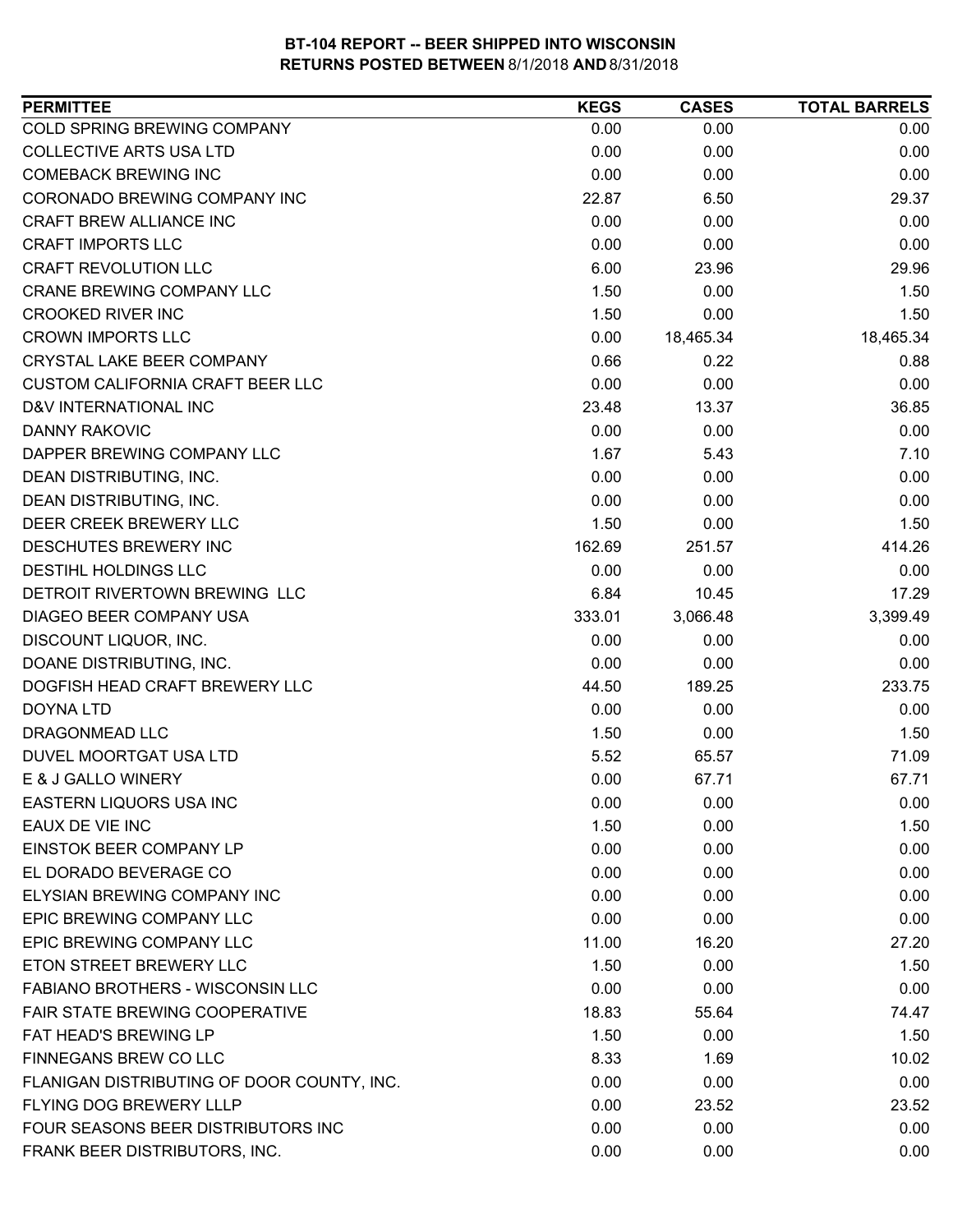| <b>PERMITTEE</b>                          | <b>KEGS</b> | <b>CASES</b> | <b>TOTAL BARRELS</b> |
|-------------------------------------------|-------------|--------------|----------------------|
| FRANK BEER SOUTH LLC                      | 0.00        | 0.00         | 0.00                 |
| FRANK LIQUOR COMPANY, INC.                | 0.00        | 0.00         | 0.00                 |
| FRANK LIQUORS OF LA CROSSE, INC.          | 0.00        | 0.00         | 0.00                 |
| FRED R KARM JR                            | 0.00        | 0.00         | 0.00                 |
| FREE STATE BREWING CO INC                 | 1.50        | 0.00         | 1.50                 |
| FRONTERA 900 LLC                          | 1.50        | 0.00         | 1.50                 |
| FULTON STREET BREWERY LLC                 | 0.00        | 0.00         | 0.00                 |
| <b>FUNKWERKS INC</b>                      | 0.00        | 0.00         | 0.00                 |
| <b>G &amp; F DISTRIBUTING INC</b>         | 0.00        | 0.00         | 0.00                 |
| <b>G K SKAGGS INC</b>                     | 0.00        | 0.00         | 0.00                 |
| <b>GARY'S CORPORATION OF OAK CREEK</b>    | 0.00        | 0.00         | 0.00                 |
| <b>GELOSO BEVERAGE GROUP LLC</b>          | 0.00        | 0.00         | 0.00                 |
| GENERAL BEER DISTRIBUTORS CO.             | 0.00        | 0.00         | 0.00                 |
| GENERAL BEER DISTRIBUTORS CO. - MILWAUKEE | 0.00        | 0.00         | 0.00                 |
| <b>GENERAL BEER-NORTHEAST INC</b>         | 0.00        | 0.00         | 0.00                 |
| GENERAL BEER-NORTHEAST INC                | 0.00        | 0.00         | 0.00                 |
| GENERAL BEER-NORTHWEST, INC.              | 0.00        | 0.00         | 0.00                 |
| GENERAL BEER-NORTHWEST, INC.              | 0.00        | 0.00         | 0.00                 |
| GENERAL BEER-NORTHWEST, INC.              | 0.00        | 0.00         | 0.00                 |
| GENERAL BEVERAGE SALES CO.                | 0.00        | 0.00         | 0.00                 |
| GENERAL BEVERAGE SALES CO. -- OSHKOSH     | 0.00        | 0.00         | 0.00                 |
| GENERAL BEVERAGE SALES CO.-MILWAUKEE      | 0.00        | 0.00         | 0.00                 |
| <b>GEORGE BOZIC JR</b>                    | 30.84       | 0.00         | 30.84                |
| <b>GFBC INC</b>                           | 0.00        | 0.00         | 0.00                 |
| <b>GLOBAL VILLAGE IMPORTS LLC</b>         | 0.00        | 0.00         | 0.00                 |
| <b>GMB PARTNERS LLC</b>                   | 31.83       | 103.55       | 135.38               |
| <b>GREENBUSH BREWING CO</b>               | 1.50        | 0.00         | 1.50                 |
| <b>GREGORY S HARDMAN</b>                  | 0.00        | 4.52         | 4.52                 |
| <b>GTBC LLC</b>                           | 0.00        | 0.00         | 0.00                 |
| H C FOODS CO LTD                          | 0.00        | 0.00         | 0.00                 |
| HAILSTORM BREWING CO LLC                  | 1.50        | 0.00         | 1.50                 |
| <b>HALES ALES LTD</b>                     | 0.00        | 0.00         | 0.00                 |
| HARPOON DISTRIBUTING COMPANY              | 15.30       | 18.14        | 33.44                |
| HAYMARKET BREWING COMPANY LLC             | 1.50        | 0.00         | 1.50                 |
| <b>HEINEKEN USA INCORPORATED</b>          | 281.88      | 3,844.82     | 4,126.70             |
| HENDRICKS BEVERAGE, INC.                  | 0.00        | 0.00         | 0.00                 |
| HIGH COUNTRY BREWERY INC                  | 0.00        | 0.00         | 0.00                 |
| HOFBRAUHAUS OF AMERICA, LLC               | 0.00        | 0.00         | 0.00                 |
| HOME BREW MART INC                        | 0.00        | 0.00         | 0.00                 |
| HOP BUTCHER FOR THE WORLD LLC             | 0.00        | 0.00         | 0.00                 |
| <b>ILLYRIAN IMPORT INC</b>                | 0.00        | 0.00         | 0.00                 |
| <b>IMPERIAL OAK BREWING LLC</b>           | 1.50        | 0.00         | 1.50                 |
| <b>INDEED BREWING COMPANY LLC</b>         | 12.34       | 9.86         | 22.20                |
| INDIAN PEAKS BREWING COMPANY              | 0.00        | 0.00         | 0.00                 |
| INTERNATIONAL DISTILLERS & VINTERS LTD    | 0.00        | 0.00         | 0.00                 |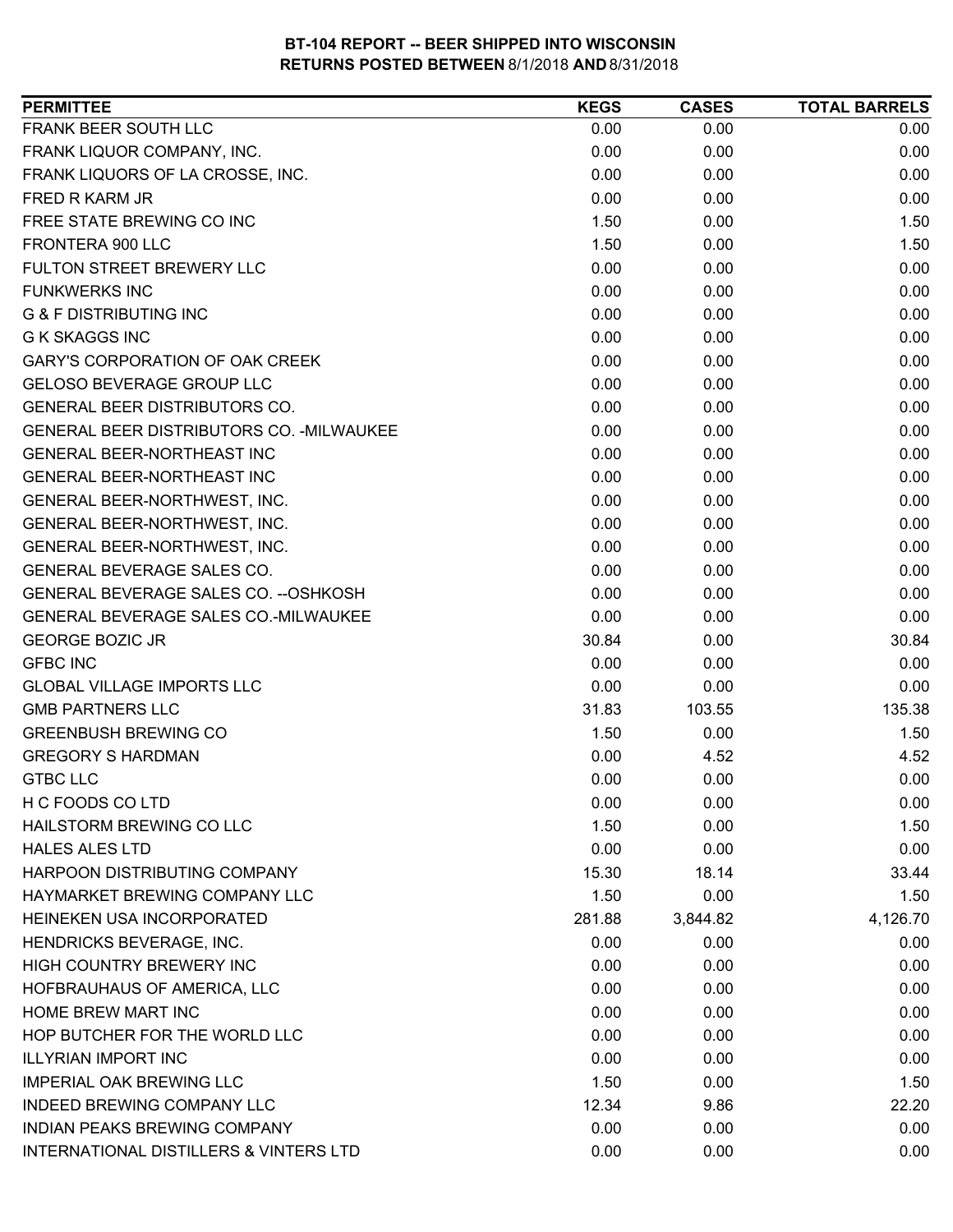| <b>PERMITTEE</b>                       | <b>KEGS</b> | <b>CASES</b> | <b>TOTAL BARRELS</b> |
|----------------------------------------|-------------|--------------|----------------------|
| <b>INTERTRADE USA COMPANY</b>          | 0.00        | 0.00         | 0.00                 |
| <b>IRENE WAGNER</b>                    | 0.00        | 0.00         | 0.00                 |
| <b>IRON HORSE BEVERAGE LLC</b>         | 0.00        | 0.00         | 0.00                 |
| <b>ISLAND CITY BREWING COMPANY LLC</b> | 10.26       | 0.00         | 10.26                |
| <b>J &amp; M CORPORATION</b>           | 1.50        | 0.00         | 1.50                 |
| <b>JACOB A HAFNER</b>                  | 1.50        | 0.00         | 1.50                 |
| <b>JAW PROPERTIES LLC</b>              | 0.00        | 0.00         | 0.00                 |
| <b>JBR BREWING LLC</b>                 | 0.00        | 0.00         | 0.00                 |
| <b>JDZ INC</b>                         | 0.00        | 0.00         | 0.00                 |
| <b>JEFF SCHRAG</b>                     | 1.50        | 0.00         | 1.50                 |
| <b>JKM VENTURES LLC</b>                | 1.50        | 0.00         | 1.50                 |
| <b>JOHN J COLLETTI</b>                 | 0.00        | 0.00         | 0.00                 |
| JOHNSON BROTHERS OF WISCONSIN INC      | 0.00        | 0.00         | 0.00                 |
| <b>JOSHUA DETH</b>                     | 33.69       | 159.02       | 192.71               |
| KAY BEER DISTRIBUTING, INC.            | 0.00        | 0.00         | 0.00                 |
| KEWEENAW BREWING CO LLC                | 88.25       | 74.40        | 162.65               |
| KOJIMA & INTERNATIONAL ASSOCIATES INC  | 0.00        | 0.00         | 0.00                 |
| KREBS BREWING CO., INC.                | 3.30        | 13.10        | 16.40                |
| <b>KROMBACHER USA LLC</b>              | 0.00        | 0.00         | 0.00                 |
| KUHNHENN BREWING CO LLC                | 0.00        | 0.00         | 0.00                 |
| KUTZKY MARKET LLC                      | 1.50        | 0.00         | 1.50                 |
| KYSELA PERE ET FILS LTD                | 0.00        | 0.00         | 0.00                 |
| LA CROSSE BEVERAGE LLC                 | 0.00        | 0.00         | 0.00                 |
| <b>LABATT USA OPERATING CO LLC</b>     | 31.33       | 2,259.23     | 2,290.56             |
| <b>LAGUNITAS BREWING CO</b>            | 160.00      | 306.43       | 466.43               |
| LAKE MONSTER BREWING CO                | 1.50        | 0.00         | 1.50                 |
| LAKE SUPERIOR BREWING CO LLC           | 47.79       | 37.88        | 85.67                |
| LEE BEVERAGE OF WISCONSIN LLC          | 0.00        | 0.00         | 0.00                 |
| LEE BEVERAGE OF WISCONSIN LLC          | 0.00        | 0.00         | 0.00                 |
| LEE BEVERAGE OF WISCONSIN LLC          | 0.00        | 0.00         | 0.00                 |
| LEFT COAST BREWING CO                  | 0.00        | 0.00         | 0.00                 |
| LENA BEVERAGE COMPANY                  | 5.32        | 3.63         | 8.95                 |
| LIFT BRIDGE BREWING TECHNOLOGIES LLC   | 107.85      | 76.48        | 184.33               |
| LOGBOAT BREWING COMPANY LLC            | 1.50        | 0.00         | 1.50                 |
| LOUIS GLUNZ BEER INC                   | 7.40        | 31.36        | 38.76                |
| <b>LUCKY STRIKE CORPORATION</b>        | 1.50        | 0.00         | 1.50                 |
| <b>LUPULIN BREWING LLC</b>             | 1.92        | 0.00         | 1.92                 |
| MAD ANTHONY BREWING COMPANY INC        | 1.50        | 0.00         | 1.50                 |
| MAINE BEER COMPANY, LLC                | 0.00        | 0.00         | 0.00                 |
| <b>MANKATO BREWERY LLC</b>             | 0.00        | 0.00         | 0.00                 |
| MANNEKEN-BRUSSEL IMPORTS INC           | 4.94        | 8.60         | 13.54                |
| MARK ANTHONY BRANDS INC                | 0.00        | 7,136.46     | 7,136.46             |
| MASSACHUSETTS BEVERAGE ALLIANCE LLC    | 0.00        | 0.00         | 0.00                 |
| MERCENARY BREWERY & DISTILLERY LLC     | 0.00        | 0.00         | 0.00                 |
| MERCHANT DU VIN CORPORATION            | 12.77       | 72.80        | 85.57                |
|                                        |             |              |                      |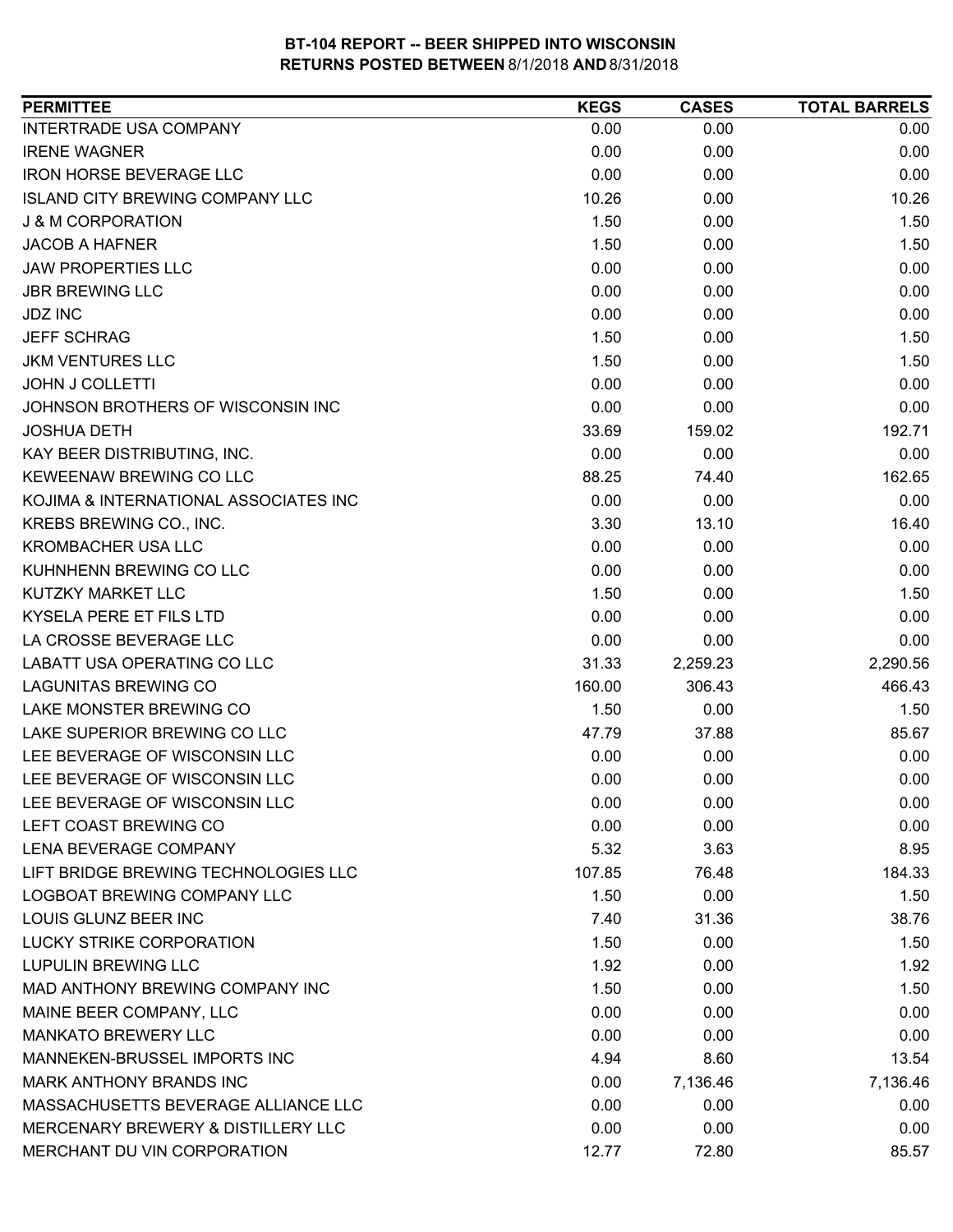| <b>PERMITTEE</b>                     | <b>KEGS</b> | <b>CASES</b> | <b>TOTAL BARRELS</b> |
|--------------------------------------|-------------|--------------|----------------------|
| METROPOLITAN BREWING LLC             | 0.00        | 0.00         | 0.00                 |
| <b>MHW LTD</b>                       | 7.68        | 18.90        | 26.58                |
| MICHAEL G ANSAY                      | 116.65      | 70.46        | 187.11               |
| MICHAUD DISTRIBUTING INC             | 0.00        | 0.00         | 0.00                 |
| MICHIGAN CITY BREWING COMPANY INC    | 1.50        | 0.00         | 1.50                 |
| MILLERCOORS LLC                      | 1,825.43    | 41,773.46    | 43,598.89            |
| MILLSTREAM INVESTMENTS INC           | 0.00        | 0.00         | 0.00                 |
| MISSOURI BEER COMPANY LLC            | 1.50        | 0.00         | 1.50                 |
| MOR-DALL ENTERPRISES INC.            | 0.00        | 0.00         | 0.00                 |
| MOUNTAINEER HOLDINGS LLC             | 0.00        | 28.14        | 28.14                |
| MUTUAL WHOLESALE LIQUOR INC          | 0.00        | 0.00         | 0.00                 |
| NATIVE SON BREWERY LLC               | 1.50        | 0.00         | 1.50                 |
| NDC SYSTEMS LP                       | 85.83       | 0.00         | 85.83                |
| NEBRASKA BREWING CO INC              | 0.00        | 0.00         | 0.00                 |
| NEW BELGIUM BREWING COMPANY INC      | 130.33      | 1,004.21     | 1,134.54             |
| NEW HOLLAND BREWING CO LLC           | 0.00        | 0.00         | 0.00                 |
| NEW OBERPFALZ BREWING LLC            | 1.50        | 0.00         | 1.50                 |
| NEW YORK MUTUAL TRADING CO INC       | 0.00        | 0.13         | 0.13                 |
| NOELKE DISTRIBUTORS, INC.            | 0.00        | 0.00         | 0.00                 |
| NORTH COAST BREWING CO INC           | 4.00        | 18.47        | 22.47                |
| NORTHWEST BEVERAGES, INC.            | 0.00        | 0.00         | 0.00                 |
| NOUVEAU VENTURES LLC                 | 0.00        | 0.00         | 0.00                 |
| ODELL BREWING COMPANY                | 9.50        | 61.69        | 71.19                |
| OFF-KILTER BREWING INC               | 5.00        | 8.59         | 13.59                |
| OLDE PENINSULA ENTERPRISES LTD       | 1.50        | 0.00         | 1.50                 |
| ONE TRICK PONY INC                   | 1.50        | 0.00         | 1.50                 |
| ONION PUB & BREWERY INC              | 0.00        | 0.00         | 0.00                 |
| ONLY CHILD BREWING COMPANY LLC       | 1.50        | 0.00         | 1.50                 |
| OREGON BREWING COMPANY INC           | 6.81        | 28.13        | 34.94                |
| OTT SCHWEITZER DISTRIBUTORSHIP, INC. | 0.00        | 0.00         | 0.00                 |
| PABST BREWING COMPANY LLC            | 89.17       | 1,531.19     | 1,620.36             |
| PAC PARTNERS LLC                     | 1.50        | 0.00         | 1.50                 |
| PALS BREWING COMPANY, LLC            | 3.50        | 0.00         | 3.50                 |
| PAMPA BEVERAGES LLC                  | 0.00        | 0.00         | 0.00                 |
| PARADOX BEER COMPANY INC             | 0.00        | 0.00         | 0.00                 |
| PARK RIDGE DISTRIBUTING, INC.        | 0.00        | 0.00         | 0.00                 |
| PATERNO IMPORTS LTD                  | 0.00        | 0.00         | 0.00                 |
| PAULANER USA LLC                     | 290.01      | 822.11       | 1,112.12             |
| PECATONICA BEER COMPANY LLC          | 0.00        | 0.00         | 0.00                 |
| PECATONICA TAP HOUSE COMPANY         | 0.00        | 0.00         | 0.00                 |
| PEHLER DISTRIBUTING, INC.            | 0.00        | 0.00         | 0.00                 |
| PEOPLE'S BREWING COMPANY             | 1.50        | 0.00         | 1.50                 |
| PERENNIAL PARTNERS LLC               | 14.66       | 12.61        | 27.27                |
| PHIL KNUTSEN                         | 0.00        | 0.00         | 0.00                 |
| PHILLIPS WINE COMPANY                | 0.00        | 0.00         | 0.00                 |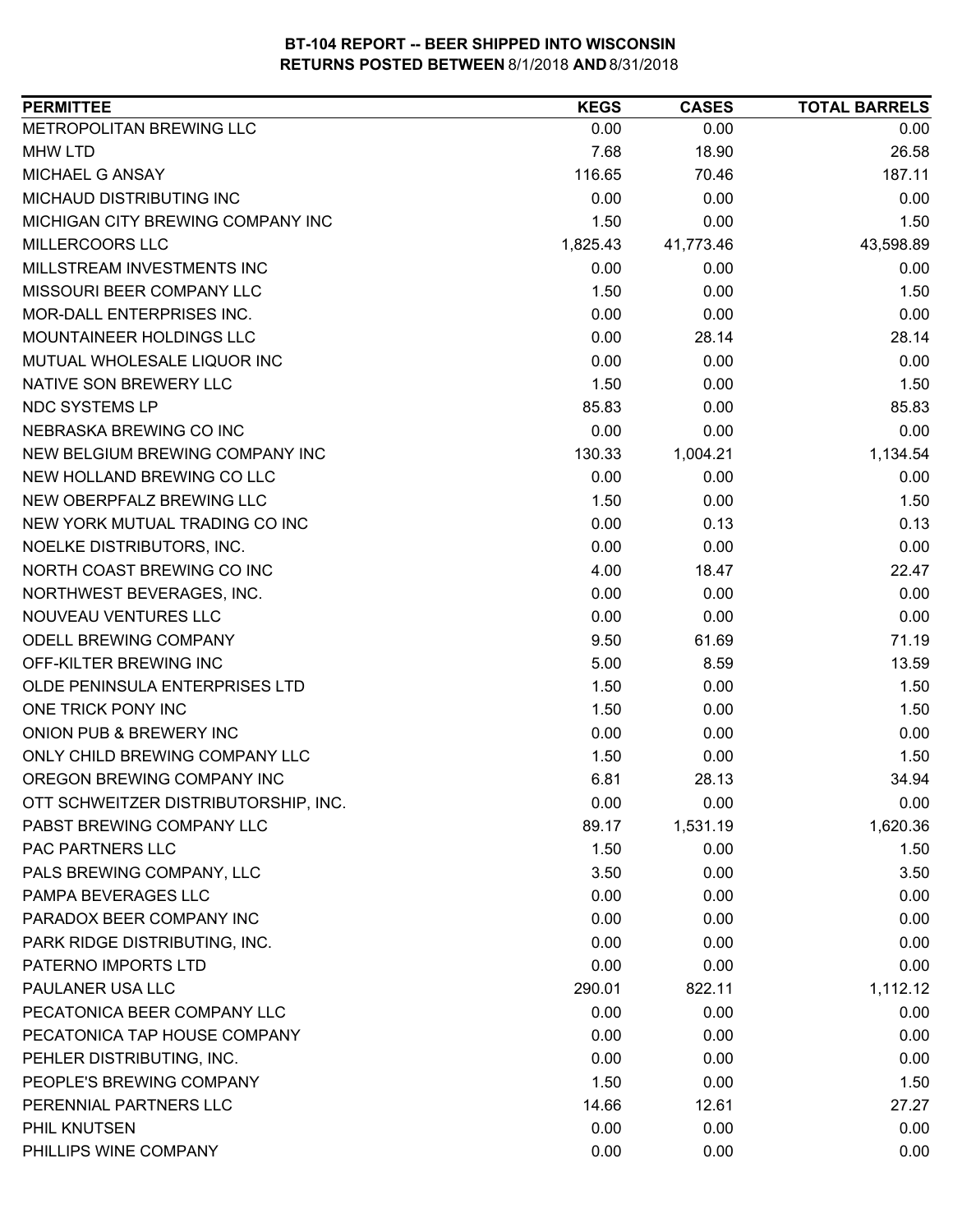| PIG MINDS BREWING CO INC<br>1.50<br>0.00<br>1.50<br>PIPEWORKS PRODUCTION LLC<br>0.00<br>0.00<br>0.00<br>PRAIRIE STREET BREWING COMPANY<br>1.50<br>0.00<br>1.50<br>PRO-LIQUITECH LLC<br>0.00<br>0.00<br>0.00<br>PROST BREWING COMPANY LLC<br>3.00<br>6.55<br>3.55<br>PULPIT ROCK BREWING COMPANY<br>1.50<br>1.50<br>0.00<br><b>RAVEN BRANDS INC</b><br>0.00<br>0.00<br>0.00<br><b>RELETA BREWING COMPANY LLC</b><br>0.00<br>0.00<br>0.00<br>0.00<br>RENEGADE BREWING COMPANY LLC<br>0.00<br>0.00<br>1.50<br>RESCO 8 LLC<br>0.00<br>1.50<br>RHINEGEIST, LLC<br>1.50<br>0.00<br>1.50<br>88.14<br>119.98<br>RICHARD D KATECHIS<br>31.84<br>RIGHT BRAIN BEVERAGES LLC<br>1.50<br>0.00<br>1.50<br>RIVER ROUGE BREWING COMPANY LLC<br>1.50<br>1.50<br>0.00<br>S & H INDEPENDENT PREMIUM BRANDS LLC<br>26.88<br>0.00<br>26.88<br>S. & S. DISTRIBUTING, INC.<br>0.00<br>0.00<br>0.00<br>S. & S. DISTRIBUTING, INC.<br>0.00<br>0.00<br>0.00<br>SAPPORO USA INC<br>0.00<br>0.00<br>0.00<br>0.00<br>0.00<br>SARATOGA LIQUOR CO., INC.<br>0.00<br>18.72<br>SAUGATUCK BREWING COMPANY INC<br>7.83<br>10.89<br>0.00<br>21.84<br><b>SHANE WELCH</b><br>21.84<br>SHELTON BROTHERS INC<br>0.00<br>0.00<br>0.00<br>SHORTS BREWING COMPANY<br>19.17<br>15.76<br>34.93<br>522.10<br>576.33<br>SIERRA NEVADA BREWING COMPANY<br>54.23<br>0.00<br>0.00<br>SINGHA NORTH AMERICA INC<br>0.00<br>SOLEMN OATH BREWERY LLC<br>24.28<br>12.67<br>11.61<br>SOUTHERN GRIST BREWING COMPANY<br>16.77<br>10.00<br>6.77<br>SOUTHERN TIER BREWING COMPANY LLC<br>124.81<br>36.65<br>88.16<br>0.00<br>0.00<br>SP3 LLC<br>0.00<br>SRB OPERATIONS LLC<br>0.00<br>0.00<br>0.00<br>ST KILLIAN IMPORTING CO INC<br>33.23<br>67.69<br>100.92<br>STANLEY STAWSKI DIST CO INC<br>0.00<br>93.46<br>93.46<br>STEEL TOE BREWING INC<br>1.50<br>0.00<br>1.50<br><b>STEVE CRIDER</b><br>0.00<br>0.00<br>0.00<br>STONE BREWING CO LLC<br>210.92<br>55.69<br>155.23<br>SUMMIT BREWING COMPANY<br>518.61<br>113.35<br>405.26<br>SUN KING BREWING CO LLC<br>0.00<br>0.00<br>0.00<br>SUPERIOR BEVERAGES LLC<br>0.00<br>0.00<br>0.00<br><b>SURLY BREWING COMPANY</b><br>269.37<br>58.66<br>210.71<br>SURVILLE ENTERPRISES CORP<br>0.00<br>0.00<br>0.00<br>SYLWESTER KOLAKOWSKI<br>0.00<br>0.00<br>0.00<br>TABLEBLUFF BREWING CO INC<br>0.00<br>0.00<br>0.00<br>TEMPERANCE BEER COMPANY LLC<br>1.50<br>0.00<br>1.50<br>TERRAPIN BEER COMPANY LLC<br>124.67<br>116.65<br>241.32<br>THE BROOKLYN BREWERY CORPORATION<br>0.00<br>0.00<br>0.00 | <b>PERMITTEE</b> | <b>KEGS</b> | <b>CASES</b> | <b>TOTAL BARRELS</b> |
|------------------------------------------------------------------------------------------------------------------------------------------------------------------------------------------------------------------------------------------------------------------------------------------------------------------------------------------------------------------------------------------------------------------------------------------------------------------------------------------------------------------------------------------------------------------------------------------------------------------------------------------------------------------------------------------------------------------------------------------------------------------------------------------------------------------------------------------------------------------------------------------------------------------------------------------------------------------------------------------------------------------------------------------------------------------------------------------------------------------------------------------------------------------------------------------------------------------------------------------------------------------------------------------------------------------------------------------------------------------------------------------------------------------------------------------------------------------------------------------------------------------------------------------------------------------------------------------------------------------------------------------------------------------------------------------------------------------------------------------------------------------------------------------------------------------------------------------------------------------------------------------------------------------------------------------------------------------------------------------------------------------------------------------------------------------------------------------------------------------------------------------------------------------------------------------------------------------------------------------------------------------------------------------------------------------------------------------------------------------------------------------------------------------------------------------------------------------------------------|------------------|-------------|--------------|----------------------|
|                                                                                                                                                                                                                                                                                                                                                                                                                                                                                                                                                                                                                                                                                                                                                                                                                                                                                                                                                                                                                                                                                                                                                                                                                                                                                                                                                                                                                                                                                                                                                                                                                                                                                                                                                                                                                                                                                                                                                                                                                                                                                                                                                                                                                                                                                                                                                                                                                                                                                    |                  |             |              |                      |
|                                                                                                                                                                                                                                                                                                                                                                                                                                                                                                                                                                                                                                                                                                                                                                                                                                                                                                                                                                                                                                                                                                                                                                                                                                                                                                                                                                                                                                                                                                                                                                                                                                                                                                                                                                                                                                                                                                                                                                                                                                                                                                                                                                                                                                                                                                                                                                                                                                                                                    |                  |             |              |                      |
|                                                                                                                                                                                                                                                                                                                                                                                                                                                                                                                                                                                                                                                                                                                                                                                                                                                                                                                                                                                                                                                                                                                                                                                                                                                                                                                                                                                                                                                                                                                                                                                                                                                                                                                                                                                                                                                                                                                                                                                                                                                                                                                                                                                                                                                                                                                                                                                                                                                                                    |                  |             |              |                      |
|                                                                                                                                                                                                                                                                                                                                                                                                                                                                                                                                                                                                                                                                                                                                                                                                                                                                                                                                                                                                                                                                                                                                                                                                                                                                                                                                                                                                                                                                                                                                                                                                                                                                                                                                                                                                                                                                                                                                                                                                                                                                                                                                                                                                                                                                                                                                                                                                                                                                                    |                  |             |              |                      |
|                                                                                                                                                                                                                                                                                                                                                                                                                                                                                                                                                                                                                                                                                                                                                                                                                                                                                                                                                                                                                                                                                                                                                                                                                                                                                                                                                                                                                                                                                                                                                                                                                                                                                                                                                                                                                                                                                                                                                                                                                                                                                                                                                                                                                                                                                                                                                                                                                                                                                    |                  |             |              |                      |
|                                                                                                                                                                                                                                                                                                                                                                                                                                                                                                                                                                                                                                                                                                                                                                                                                                                                                                                                                                                                                                                                                                                                                                                                                                                                                                                                                                                                                                                                                                                                                                                                                                                                                                                                                                                                                                                                                                                                                                                                                                                                                                                                                                                                                                                                                                                                                                                                                                                                                    |                  |             |              |                      |
|                                                                                                                                                                                                                                                                                                                                                                                                                                                                                                                                                                                                                                                                                                                                                                                                                                                                                                                                                                                                                                                                                                                                                                                                                                                                                                                                                                                                                                                                                                                                                                                                                                                                                                                                                                                                                                                                                                                                                                                                                                                                                                                                                                                                                                                                                                                                                                                                                                                                                    |                  |             |              |                      |
|                                                                                                                                                                                                                                                                                                                                                                                                                                                                                                                                                                                                                                                                                                                                                                                                                                                                                                                                                                                                                                                                                                                                                                                                                                                                                                                                                                                                                                                                                                                                                                                                                                                                                                                                                                                                                                                                                                                                                                                                                                                                                                                                                                                                                                                                                                                                                                                                                                                                                    |                  |             |              |                      |
|                                                                                                                                                                                                                                                                                                                                                                                                                                                                                                                                                                                                                                                                                                                                                                                                                                                                                                                                                                                                                                                                                                                                                                                                                                                                                                                                                                                                                                                                                                                                                                                                                                                                                                                                                                                                                                                                                                                                                                                                                                                                                                                                                                                                                                                                                                                                                                                                                                                                                    |                  |             |              |                      |
|                                                                                                                                                                                                                                                                                                                                                                                                                                                                                                                                                                                                                                                                                                                                                                                                                                                                                                                                                                                                                                                                                                                                                                                                                                                                                                                                                                                                                                                                                                                                                                                                                                                                                                                                                                                                                                                                                                                                                                                                                                                                                                                                                                                                                                                                                                                                                                                                                                                                                    |                  |             |              |                      |
|                                                                                                                                                                                                                                                                                                                                                                                                                                                                                                                                                                                                                                                                                                                                                                                                                                                                                                                                                                                                                                                                                                                                                                                                                                                                                                                                                                                                                                                                                                                                                                                                                                                                                                                                                                                                                                                                                                                                                                                                                                                                                                                                                                                                                                                                                                                                                                                                                                                                                    |                  |             |              |                      |
|                                                                                                                                                                                                                                                                                                                                                                                                                                                                                                                                                                                                                                                                                                                                                                                                                                                                                                                                                                                                                                                                                                                                                                                                                                                                                                                                                                                                                                                                                                                                                                                                                                                                                                                                                                                                                                                                                                                                                                                                                                                                                                                                                                                                                                                                                                                                                                                                                                                                                    |                  |             |              |                      |
|                                                                                                                                                                                                                                                                                                                                                                                                                                                                                                                                                                                                                                                                                                                                                                                                                                                                                                                                                                                                                                                                                                                                                                                                                                                                                                                                                                                                                                                                                                                                                                                                                                                                                                                                                                                                                                                                                                                                                                                                                                                                                                                                                                                                                                                                                                                                                                                                                                                                                    |                  |             |              |                      |
|                                                                                                                                                                                                                                                                                                                                                                                                                                                                                                                                                                                                                                                                                                                                                                                                                                                                                                                                                                                                                                                                                                                                                                                                                                                                                                                                                                                                                                                                                                                                                                                                                                                                                                                                                                                                                                                                                                                                                                                                                                                                                                                                                                                                                                                                                                                                                                                                                                                                                    |                  |             |              |                      |
|                                                                                                                                                                                                                                                                                                                                                                                                                                                                                                                                                                                                                                                                                                                                                                                                                                                                                                                                                                                                                                                                                                                                                                                                                                                                                                                                                                                                                                                                                                                                                                                                                                                                                                                                                                                                                                                                                                                                                                                                                                                                                                                                                                                                                                                                                                                                                                                                                                                                                    |                  |             |              |                      |
|                                                                                                                                                                                                                                                                                                                                                                                                                                                                                                                                                                                                                                                                                                                                                                                                                                                                                                                                                                                                                                                                                                                                                                                                                                                                                                                                                                                                                                                                                                                                                                                                                                                                                                                                                                                                                                                                                                                                                                                                                                                                                                                                                                                                                                                                                                                                                                                                                                                                                    |                  |             |              |                      |
|                                                                                                                                                                                                                                                                                                                                                                                                                                                                                                                                                                                                                                                                                                                                                                                                                                                                                                                                                                                                                                                                                                                                                                                                                                                                                                                                                                                                                                                                                                                                                                                                                                                                                                                                                                                                                                                                                                                                                                                                                                                                                                                                                                                                                                                                                                                                                                                                                                                                                    |                  |             |              |                      |
|                                                                                                                                                                                                                                                                                                                                                                                                                                                                                                                                                                                                                                                                                                                                                                                                                                                                                                                                                                                                                                                                                                                                                                                                                                                                                                                                                                                                                                                                                                                                                                                                                                                                                                                                                                                                                                                                                                                                                                                                                                                                                                                                                                                                                                                                                                                                                                                                                                                                                    |                  |             |              |                      |
|                                                                                                                                                                                                                                                                                                                                                                                                                                                                                                                                                                                                                                                                                                                                                                                                                                                                                                                                                                                                                                                                                                                                                                                                                                                                                                                                                                                                                                                                                                                                                                                                                                                                                                                                                                                                                                                                                                                                                                                                                                                                                                                                                                                                                                                                                                                                                                                                                                                                                    |                  |             |              |                      |
|                                                                                                                                                                                                                                                                                                                                                                                                                                                                                                                                                                                                                                                                                                                                                                                                                                                                                                                                                                                                                                                                                                                                                                                                                                                                                                                                                                                                                                                                                                                                                                                                                                                                                                                                                                                                                                                                                                                                                                                                                                                                                                                                                                                                                                                                                                                                                                                                                                                                                    |                  |             |              |                      |
|                                                                                                                                                                                                                                                                                                                                                                                                                                                                                                                                                                                                                                                                                                                                                                                                                                                                                                                                                                                                                                                                                                                                                                                                                                                                                                                                                                                                                                                                                                                                                                                                                                                                                                                                                                                                                                                                                                                                                                                                                                                                                                                                                                                                                                                                                                                                                                                                                                                                                    |                  |             |              |                      |
|                                                                                                                                                                                                                                                                                                                                                                                                                                                                                                                                                                                                                                                                                                                                                                                                                                                                                                                                                                                                                                                                                                                                                                                                                                                                                                                                                                                                                                                                                                                                                                                                                                                                                                                                                                                                                                                                                                                                                                                                                                                                                                                                                                                                                                                                                                                                                                                                                                                                                    |                  |             |              |                      |
|                                                                                                                                                                                                                                                                                                                                                                                                                                                                                                                                                                                                                                                                                                                                                                                                                                                                                                                                                                                                                                                                                                                                                                                                                                                                                                                                                                                                                                                                                                                                                                                                                                                                                                                                                                                                                                                                                                                                                                                                                                                                                                                                                                                                                                                                                                                                                                                                                                                                                    |                  |             |              |                      |
|                                                                                                                                                                                                                                                                                                                                                                                                                                                                                                                                                                                                                                                                                                                                                                                                                                                                                                                                                                                                                                                                                                                                                                                                                                                                                                                                                                                                                                                                                                                                                                                                                                                                                                                                                                                                                                                                                                                                                                                                                                                                                                                                                                                                                                                                                                                                                                                                                                                                                    |                  |             |              |                      |
|                                                                                                                                                                                                                                                                                                                                                                                                                                                                                                                                                                                                                                                                                                                                                                                                                                                                                                                                                                                                                                                                                                                                                                                                                                                                                                                                                                                                                                                                                                                                                                                                                                                                                                                                                                                                                                                                                                                                                                                                                                                                                                                                                                                                                                                                                                                                                                                                                                                                                    |                  |             |              |                      |
|                                                                                                                                                                                                                                                                                                                                                                                                                                                                                                                                                                                                                                                                                                                                                                                                                                                                                                                                                                                                                                                                                                                                                                                                                                                                                                                                                                                                                                                                                                                                                                                                                                                                                                                                                                                                                                                                                                                                                                                                                                                                                                                                                                                                                                                                                                                                                                                                                                                                                    |                  |             |              |                      |
|                                                                                                                                                                                                                                                                                                                                                                                                                                                                                                                                                                                                                                                                                                                                                                                                                                                                                                                                                                                                                                                                                                                                                                                                                                                                                                                                                                                                                                                                                                                                                                                                                                                                                                                                                                                                                                                                                                                                                                                                                                                                                                                                                                                                                                                                                                                                                                                                                                                                                    |                  |             |              |                      |
|                                                                                                                                                                                                                                                                                                                                                                                                                                                                                                                                                                                                                                                                                                                                                                                                                                                                                                                                                                                                                                                                                                                                                                                                                                                                                                                                                                                                                                                                                                                                                                                                                                                                                                                                                                                                                                                                                                                                                                                                                                                                                                                                                                                                                                                                                                                                                                                                                                                                                    |                  |             |              |                      |
|                                                                                                                                                                                                                                                                                                                                                                                                                                                                                                                                                                                                                                                                                                                                                                                                                                                                                                                                                                                                                                                                                                                                                                                                                                                                                                                                                                                                                                                                                                                                                                                                                                                                                                                                                                                                                                                                                                                                                                                                                                                                                                                                                                                                                                                                                                                                                                                                                                                                                    |                  |             |              |                      |
|                                                                                                                                                                                                                                                                                                                                                                                                                                                                                                                                                                                                                                                                                                                                                                                                                                                                                                                                                                                                                                                                                                                                                                                                                                                                                                                                                                                                                                                                                                                                                                                                                                                                                                                                                                                                                                                                                                                                                                                                                                                                                                                                                                                                                                                                                                                                                                                                                                                                                    |                  |             |              |                      |
|                                                                                                                                                                                                                                                                                                                                                                                                                                                                                                                                                                                                                                                                                                                                                                                                                                                                                                                                                                                                                                                                                                                                                                                                                                                                                                                                                                                                                                                                                                                                                                                                                                                                                                                                                                                                                                                                                                                                                                                                                                                                                                                                                                                                                                                                                                                                                                                                                                                                                    |                  |             |              |                      |
|                                                                                                                                                                                                                                                                                                                                                                                                                                                                                                                                                                                                                                                                                                                                                                                                                                                                                                                                                                                                                                                                                                                                                                                                                                                                                                                                                                                                                                                                                                                                                                                                                                                                                                                                                                                                                                                                                                                                                                                                                                                                                                                                                                                                                                                                                                                                                                                                                                                                                    |                  |             |              |                      |
|                                                                                                                                                                                                                                                                                                                                                                                                                                                                                                                                                                                                                                                                                                                                                                                                                                                                                                                                                                                                                                                                                                                                                                                                                                                                                                                                                                                                                                                                                                                                                                                                                                                                                                                                                                                                                                                                                                                                                                                                                                                                                                                                                                                                                                                                                                                                                                                                                                                                                    |                  |             |              |                      |
|                                                                                                                                                                                                                                                                                                                                                                                                                                                                                                                                                                                                                                                                                                                                                                                                                                                                                                                                                                                                                                                                                                                                                                                                                                                                                                                                                                                                                                                                                                                                                                                                                                                                                                                                                                                                                                                                                                                                                                                                                                                                                                                                                                                                                                                                                                                                                                                                                                                                                    |                  |             |              |                      |
|                                                                                                                                                                                                                                                                                                                                                                                                                                                                                                                                                                                                                                                                                                                                                                                                                                                                                                                                                                                                                                                                                                                                                                                                                                                                                                                                                                                                                                                                                                                                                                                                                                                                                                                                                                                                                                                                                                                                                                                                                                                                                                                                                                                                                                                                                                                                                                                                                                                                                    |                  |             |              |                      |
|                                                                                                                                                                                                                                                                                                                                                                                                                                                                                                                                                                                                                                                                                                                                                                                                                                                                                                                                                                                                                                                                                                                                                                                                                                                                                                                                                                                                                                                                                                                                                                                                                                                                                                                                                                                                                                                                                                                                                                                                                                                                                                                                                                                                                                                                                                                                                                                                                                                                                    |                  |             |              |                      |
|                                                                                                                                                                                                                                                                                                                                                                                                                                                                                                                                                                                                                                                                                                                                                                                                                                                                                                                                                                                                                                                                                                                                                                                                                                                                                                                                                                                                                                                                                                                                                                                                                                                                                                                                                                                                                                                                                                                                                                                                                                                                                                                                                                                                                                                                                                                                                                                                                                                                                    |                  |             |              |                      |
|                                                                                                                                                                                                                                                                                                                                                                                                                                                                                                                                                                                                                                                                                                                                                                                                                                                                                                                                                                                                                                                                                                                                                                                                                                                                                                                                                                                                                                                                                                                                                                                                                                                                                                                                                                                                                                                                                                                                                                                                                                                                                                                                                                                                                                                                                                                                                                                                                                                                                    |                  |             |              |                      |
|                                                                                                                                                                                                                                                                                                                                                                                                                                                                                                                                                                                                                                                                                                                                                                                                                                                                                                                                                                                                                                                                                                                                                                                                                                                                                                                                                                                                                                                                                                                                                                                                                                                                                                                                                                                                                                                                                                                                                                                                                                                                                                                                                                                                                                                                                                                                                                                                                                                                                    |                  |             |              |                      |
|                                                                                                                                                                                                                                                                                                                                                                                                                                                                                                                                                                                                                                                                                                                                                                                                                                                                                                                                                                                                                                                                                                                                                                                                                                                                                                                                                                                                                                                                                                                                                                                                                                                                                                                                                                                                                                                                                                                                                                                                                                                                                                                                                                                                                                                                                                                                                                                                                                                                                    |                  |             |              |                      |
|                                                                                                                                                                                                                                                                                                                                                                                                                                                                                                                                                                                                                                                                                                                                                                                                                                                                                                                                                                                                                                                                                                                                                                                                                                                                                                                                                                                                                                                                                                                                                                                                                                                                                                                                                                                                                                                                                                                                                                                                                                                                                                                                                                                                                                                                                                                                                                                                                                                                                    |                  |             |              |                      |
|                                                                                                                                                                                                                                                                                                                                                                                                                                                                                                                                                                                                                                                                                                                                                                                                                                                                                                                                                                                                                                                                                                                                                                                                                                                                                                                                                                                                                                                                                                                                                                                                                                                                                                                                                                                                                                                                                                                                                                                                                                                                                                                                                                                                                                                                                                                                                                                                                                                                                    |                  |             |              |                      |
|                                                                                                                                                                                                                                                                                                                                                                                                                                                                                                                                                                                                                                                                                                                                                                                                                                                                                                                                                                                                                                                                                                                                                                                                                                                                                                                                                                                                                                                                                                                                                                                                                                                                                                                                                                                                                                                                                                                                                                                                                                                                                                                                                                                                                                                                                                                                                                                                                                                                                    |                  |             |              |                      |
|                                                                                                                                                                                                                                                                                                                                                                                                                                                                                                                                                                                                                                                                                                                                                                                                                                                                                                                                                                                                                                                                                                                                                                                                                                                                                                                                                                                                                                                                                                                                                                                                                                                                                                                                                                                                                                                                                                                                                                                                                                                                                                                                                                                                                                                                                                                                                                                                                                                                                    |                  |             |              |                      |
|                                                                                                                                                                                                                                                                                                                                                                                                                                                                                                                                                                                                                                                                                                                                                                                                                                                                                                                                                                                                                                                                                                                                                                                                                                                                                                                                                                                                                                                                                                                                                                                                                                                                                                                                                                                                                                                                                                                                                                                                                                                                                                                                                                                                                                                                                                                                                                                                                                                                                    |                  |             |              |                      |